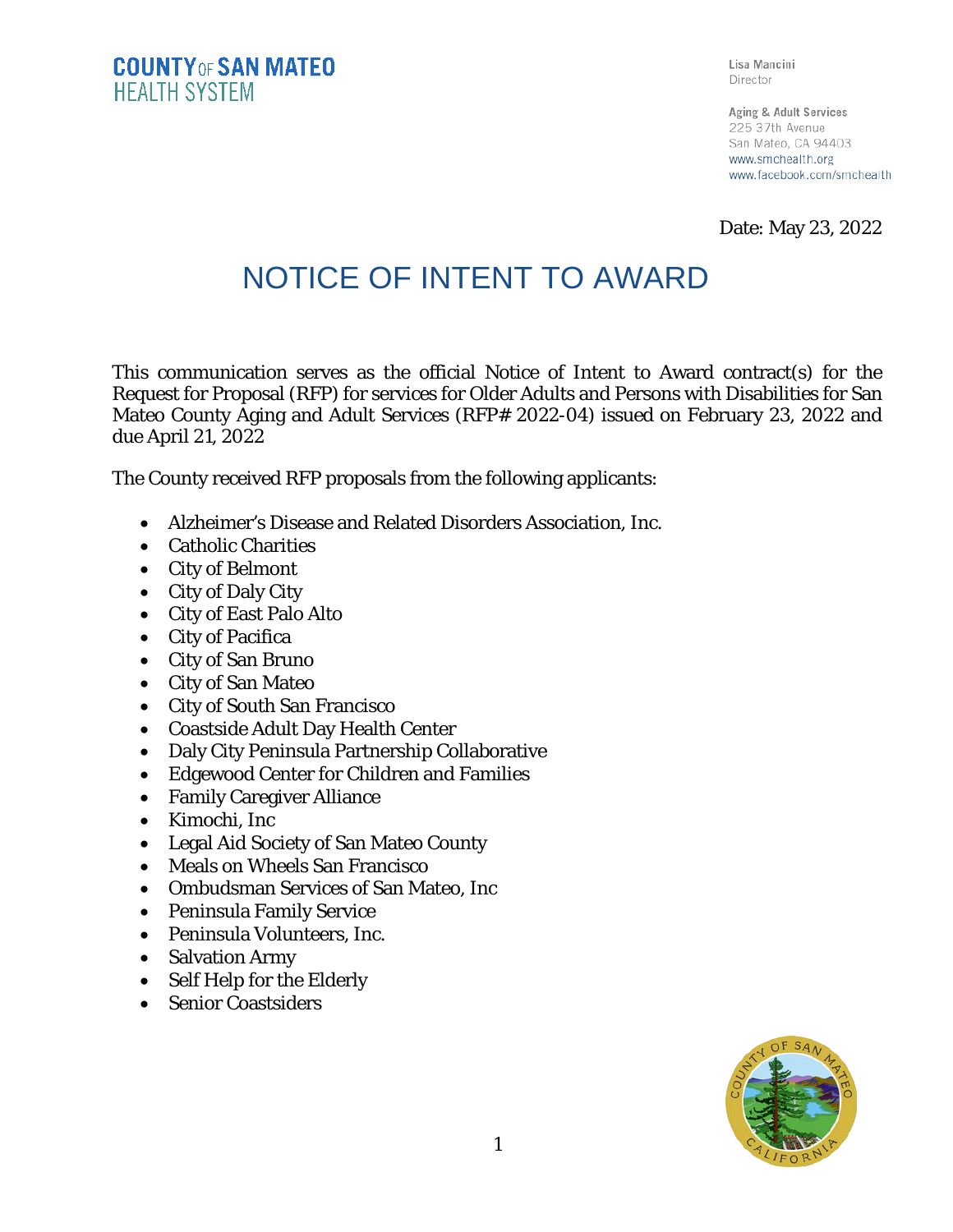## NOTICE OF INTENT TO AWARD FOR RFP # 2022-004 SERVICES FOR OLDER ADULTS AND PERSONS WITH DISABILITIES FOR SAN MATEO COUNTY AGING & ADULT SERVICES

The Review Committee met on April 29th, May 2nd, May 5th, May 6th, May 9th, May 13th and May 17 to discuss the proposals.

Based on the recommendation of the Review Committee the following contractor was selected to provide services for San Mateo County Aging & Adult Services:

- Alzheimer's Disease and Related Disorders Association, Inc.
- Catholic Charities
- City of Belmont
- City of Daly City
- City of East Palo Alto
- City of Pacifica
- City of San Bruno
- City of San Mateo
- City of South San Francisco
- Coastside Adult Day Health Center
- Daly City Peninsula Partnership Collaborative
- Edgewood Center for Children and Families
- Family Caregiver Alliance
- Kimochi, Inc
- Legal Aid Society of San Mateo County
- Meals on Wheels San Francisco
- Ombudsman Services of San Mateo, Inc
- Peninsula Family Service
- Peninsula Volunteers, Inc.
- Self Help for the Elderly
- Senior Coastsiders